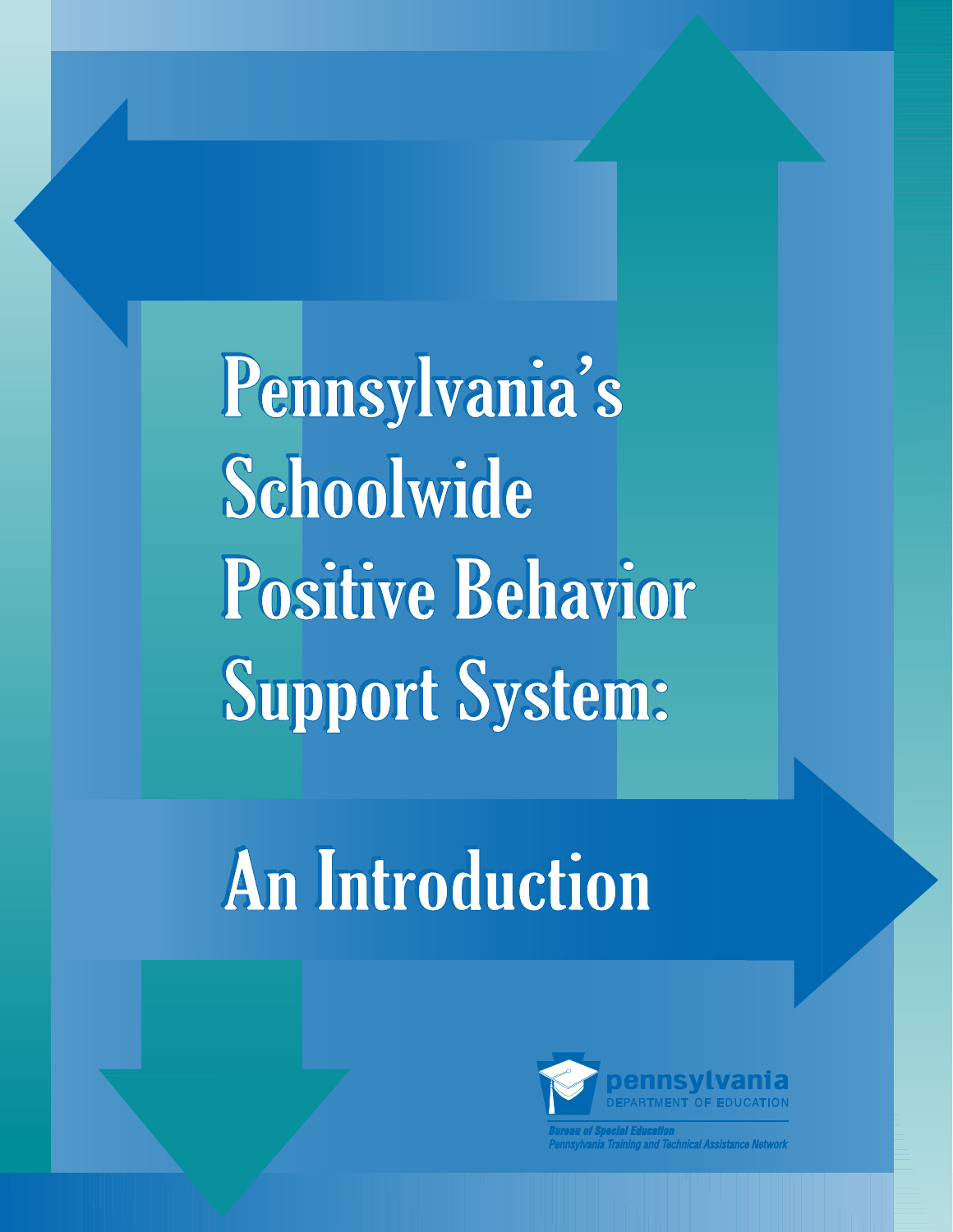# Pennsylvania's Schoolwide Positive Behavior Support System: An Introduction

# **What is Schoolwide Positive Behavior Support?**

Schoolwide Positive Behavior Support (SWPBS) is a proactive approach to discipline that promotes appropriate student behavior and increased learning. Traditionally, models of school discipline tend to be reactive (i.e., student misbehavior results in punitive consequences). The word "approach" is key in that SWPBS provides direction, not a canned program, for developing a comprehensive system of behavior support tailored to individual school needs.

The system is based upon a three-tiered model (See Figure 1). The first tier (universal) serves as the foundation upon which the other two tiers are built. This tier provides a system of supports to all students in a school based on preventative practices that emphasize teaching and reinforcing expected student behaviors. Tier two (secondary) provides targeted interventions to support students classified as "at risk," who require more intervention than is typically provided within tier one universal support. Supports offered in tier three (tertiary) require the most intensive level of intervention for students with the most significant behavioral/emotional support needs.

# *Figure 1: SWPBS Model*



This three-tiered approach does not require less effort than current, non-SWPBS practices, but it channels and focuses school-based efforts, making them more efficient and effective. Characteristics of SWPBS:

- Interventions are planned and positive rather than reactive and punitive
- Conditions (antecedents) contributing to inappropriate behavior are carefully managed or eliminated
- Multiple opportunities for positive, corrective feedback are created while negative critical feedback is limited or eliminated
- Prosocial behaviors are taught directly, practiced frequently, and routinized so that they become automatic

Research supports that a positive, direct instructional approach is more effective than traditional punishmentbased alternatives in improving student academic success and improving overall school climate (Horner, 2000; Myers, 2001).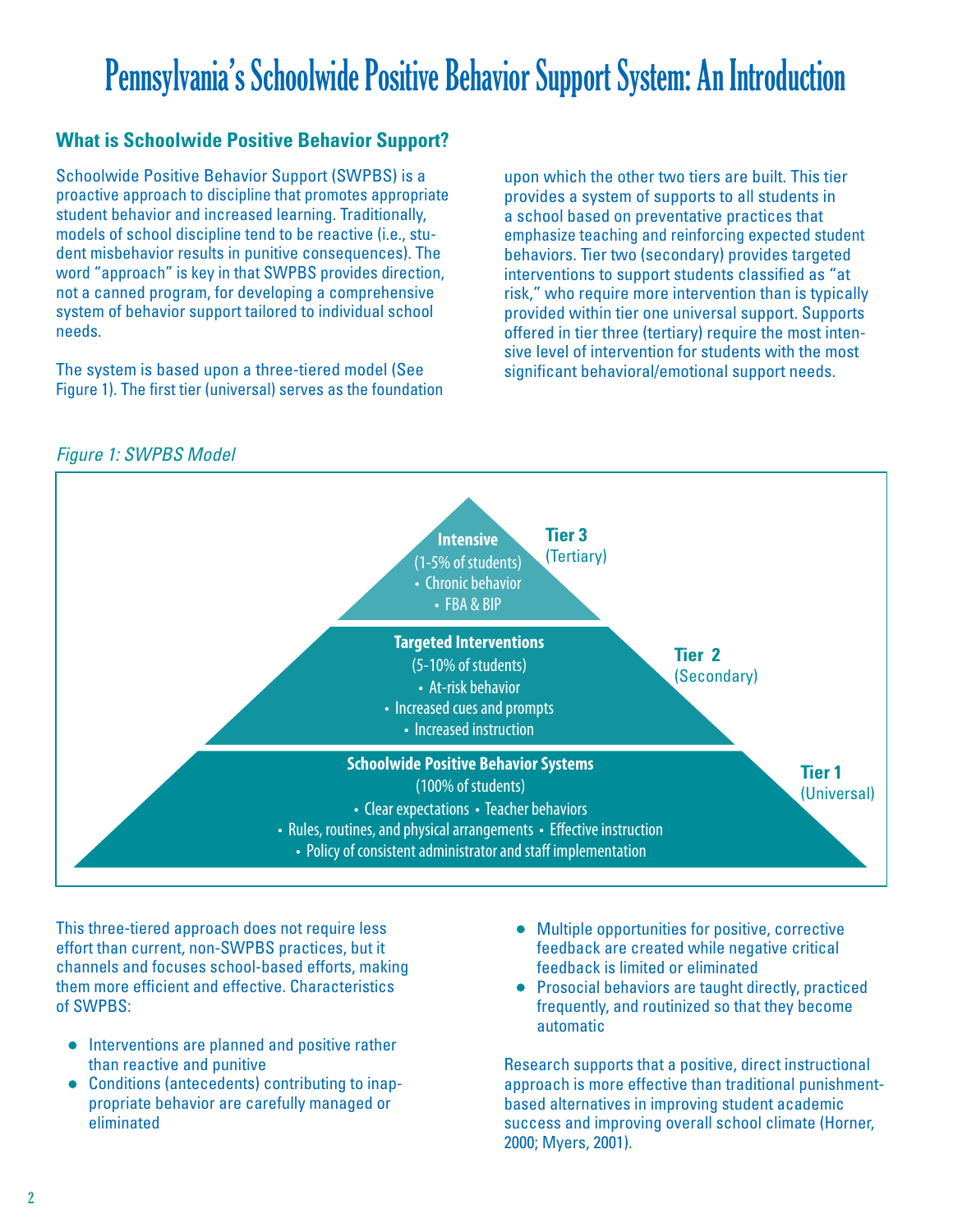# **Is There More Than One Model of SWPBS?**

SWPBS approaches are as varied as the schools in which they are applied. The approach adopted by the Bureau of Special Education/Pennsylvania Training and Technical Assistance Network (PaTTAN) was developed by Rob Horner, George Sugai, and others associatedwith the University of Oregon. This research-based approach is recognized nationally and is supported by a federal grant through the Office of Special Education Programs (OSEP). Their website is recognized and supported by the OSEP Center on Positive Behavior Support and Interventions <www.pbis.org>.

It is important to realize that SWPBS is intended for all students, not just students who receive special education services. The SWPBS approach is structured to provide a blueprint to support all students in a school, from the most compliant to those requiring the most intensive supports. This approach:

- is research based;
- promotes accountability and sustainability through data collection and planned, well-articulated individual building to district level structures; and
- fosters school-community partnerships at all levels.

Furthermore, the SWPBS model conceptually aligns with Pennsylvania's three-tiered Response to Instruction and Intervention (RtII) framework (See Figure 2).

## *Figure 2: RtII Model*

The reauthorization of the Individuals with Disabilities Education Improvement Act (IDEA '04) established the use of an alternative method for the identification of a student with a specific learning disability. In addition to the traditional ability/achievement discrepancy standard, schools may now use a Response to Instruction and Intervention (RtII) model as part of the comprehensive evaluation performed to establish special education eligibility.

Pennsylvania's three-tiered RtII model promotes the delivery of instruction in general education that is based on the students needs, academic or behavioral. Through the use of classroom assessments and progress monitoring, students are provided the appropriate level of instruction and needed academic interventions. The first tier of the model represents those students who are meeting expected academic benchmarks through the use of the core curriculum materials and effective teaching strategies. The second tier is for those

students who are found to be at risk of failure and in need of additional instructional time and supplemental materials. The third tier is for students who are experiencing significant academic, social-emotional, or behavioral difficulties. They are provided research-supported strategies and interventions designed to reduce the severity of the student's problem and/ or to prevent it from becoming worse. Students who respond successfully to the interventions will need fewer and less intensive strategies, until they are fully supported through universal level strategies alone, or perhaps with secondary level interventions. Students who do not respond well or who respond poorly to the structured interventions and supplemental materials may be considered for a multidisciplinary evaluation and the possible need for specially-designed instruction. This would be considered the most intensive level of intervention within the third tier of support.

# **Academic Systems**

#### **Tertiary Interventions**

- · Individual students
- $\bullet$ Assessment-based
- High intensity

#### **Secondary Interventions**

- Some students (at risk)
- High efficiency  $\bullet$
- Rapid response  $\bullet$
- Small group interventions
- Some individualizing

#### **Universal Interventions**

- All students
- Preventive, proactive

 $1 - 5%$  $1 - 5%$ 5-10% 5-10% | 80-90% 80-90% ■

# **Behavioral Systems**

#### **Tertiary Interventions**

- · Individual students
- Assessment-based
- Intense, durable procedures

#### **Secondary Interventions**

- Some students (at risk)
- · High efficiency
- Rapid response  $\bullet$
- Small group interventions
- Some individualizing

#### **Universal Interventions**

- All settings, all students
- Preventive, proactive

Sugai, G., Horner, R. H., & Gresham, F. M. (2002). Behaviorally effective school environments. In M. Shinn, H. M. Walker, and G. Stoner (Eds.), *Interventions for academic and behavior problems II: Preventive and remedial approaches* (pp. 315-350). Bethesda, MD: NASP Publications.